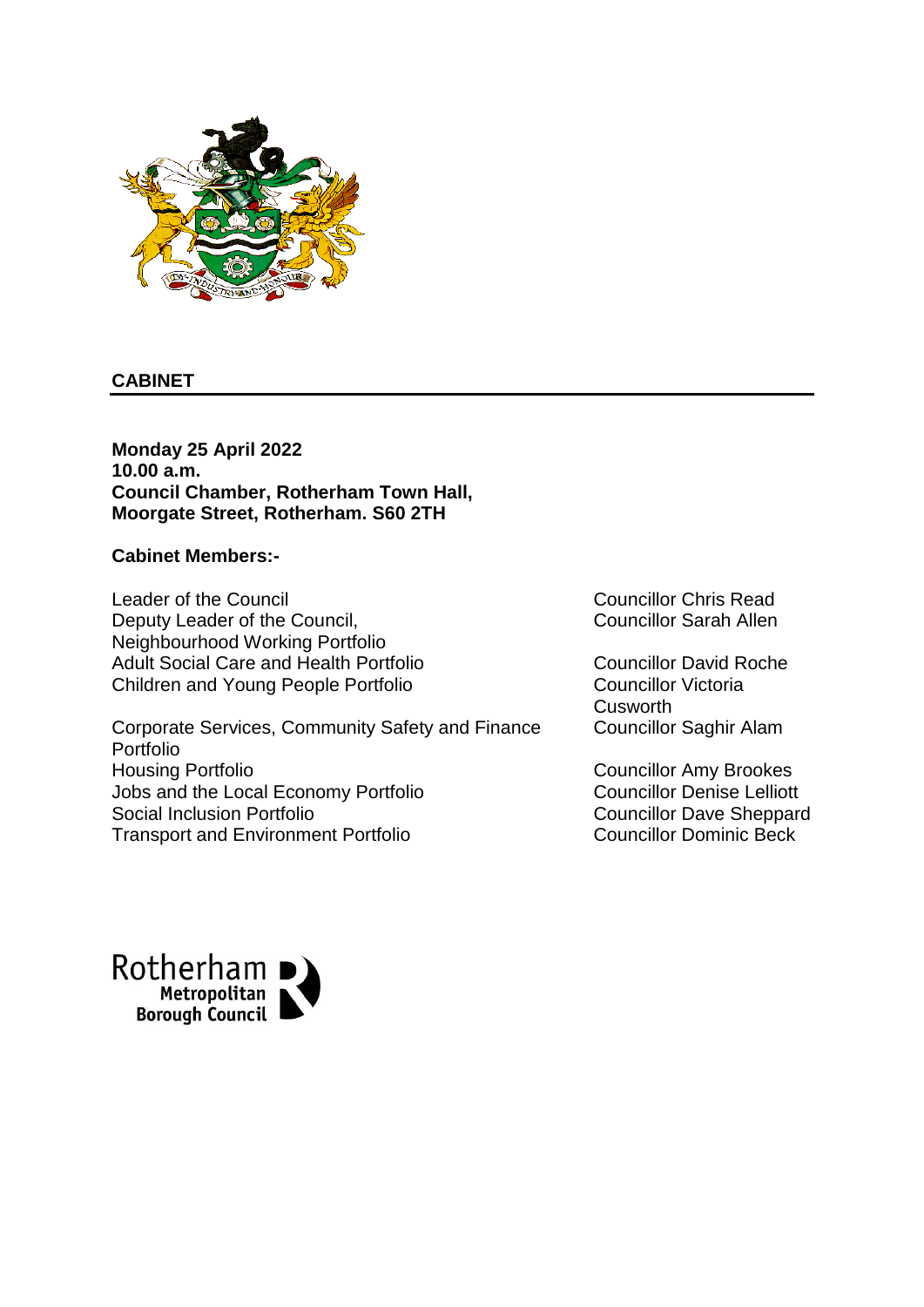### **CABINET**

| Venue:                | Council Chamber - Rotherham Town Hall, Moorgate Street,<br>Rotherham, South Yorkshire S60 2TH |
|-----------------------|-----------------------------------------------------------------------------------------------|
| Date and Time:        | Monday 25 April 2022 at 10.00 a.m.                                                            |
| <b>Agenda Contact</b> | Governance Unit - goverance@rotherham.gov.uk                                                  |

This meeting will be webcast live and will be available to view via the Council's [website.](https://moderngov.rotherham.gov.uk/mgCommitteeDetails.aspx?ID=1103) The items which will be discussed are described on the agenda below and there are reports attached which give more details.

Rotherham Council advocates openness and transparency as part of its democratic processes. Anyone wishing to record (film or audio) the public parts of the meeting should inform the Chair or Governance Advisor of their intentions prior to the meeting.

# **A G E N D A**

#### **1. Apologies for Absence**

To receive apologies from any Member who is unable to attend the meeting.

#### **2. Declarations of Interest**

To invite Councillors to declare any disclosable pecuniary interests or personal interests they may have in any matter which is to be considered at this meeting, to confirm the nature of those interests and whether they intend to leave the meeting for the consideration of the item.

### **3. Questions from Members of the Public**

To receive questions from members of the public who wish to ask a general question in respect of matters within the Council's area of responsibility or influence.

Subject to the Chair's discretion, members of the public may ask one question and one supplementary question, which should relate to the original question and answered received.

Councillors may also ask questions under this agenda item.

#### **4. Minutes of the Previous Meeting (Pages 7 - 19)**

To receive the record of proceedings of the Cabinet meeting held on 28 March 2022.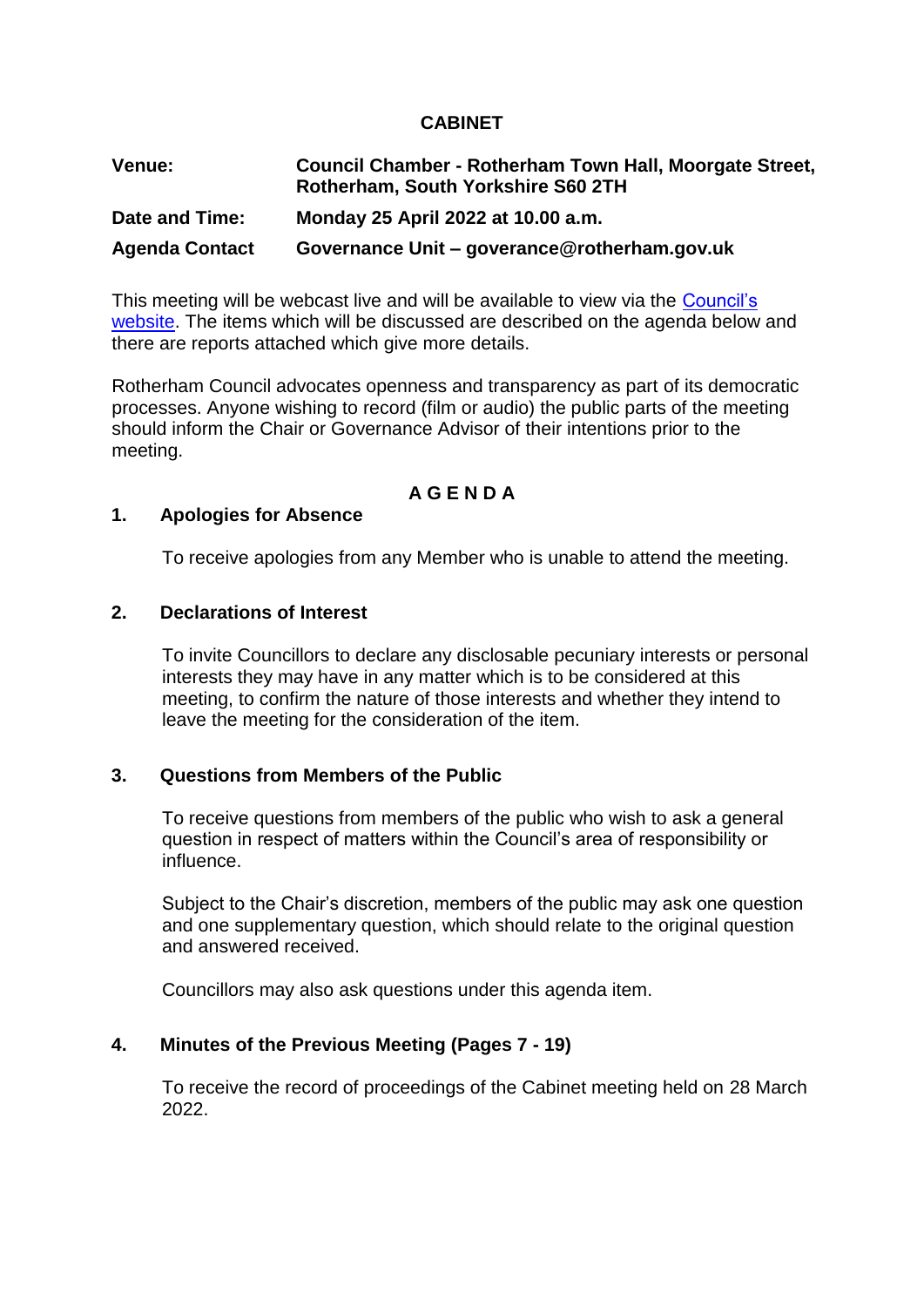### **5. Exclusion of the Press and Public**

There is no exempt information on the agenda.

# **CHILDREN AND YOUNG PEOPLE**

# **6. Dedicated Schools Grant High Needs Block Safety Valve Programme (Pages 21 - 64)**

Report from the Strategic Director of Children and Young People's Services.

### **Recommendations:**

Cabinet is asked to:

- 1. Note the delegated decision taken by the Strategic Director as agreed by Cabinet in December 2021 to enter into the 'Safety Valve' Intervention Programme Agreement.
- 2. Agree as part of the involvement in 'Safety Valve' intervention programme to submit a capital request to the DfE to develop SEND provision in the Borough to aid delivery of the programme.
- 3. Agree that all associated information incorporated in this report and appendices be noted including key risks and areas subject to review within the DfE finalised document.
- 4. Agree that an annual progress report is presented to Cabinet.

# **HOUSING**

# **7. Banning Order Policy (Private Sector Housing) (Pages 65 - 87)**

Report from the Strategic Director of Regeneration and Environment.

# **Recommendations:**

1. That Cabinet approves the new Banning Order Policy.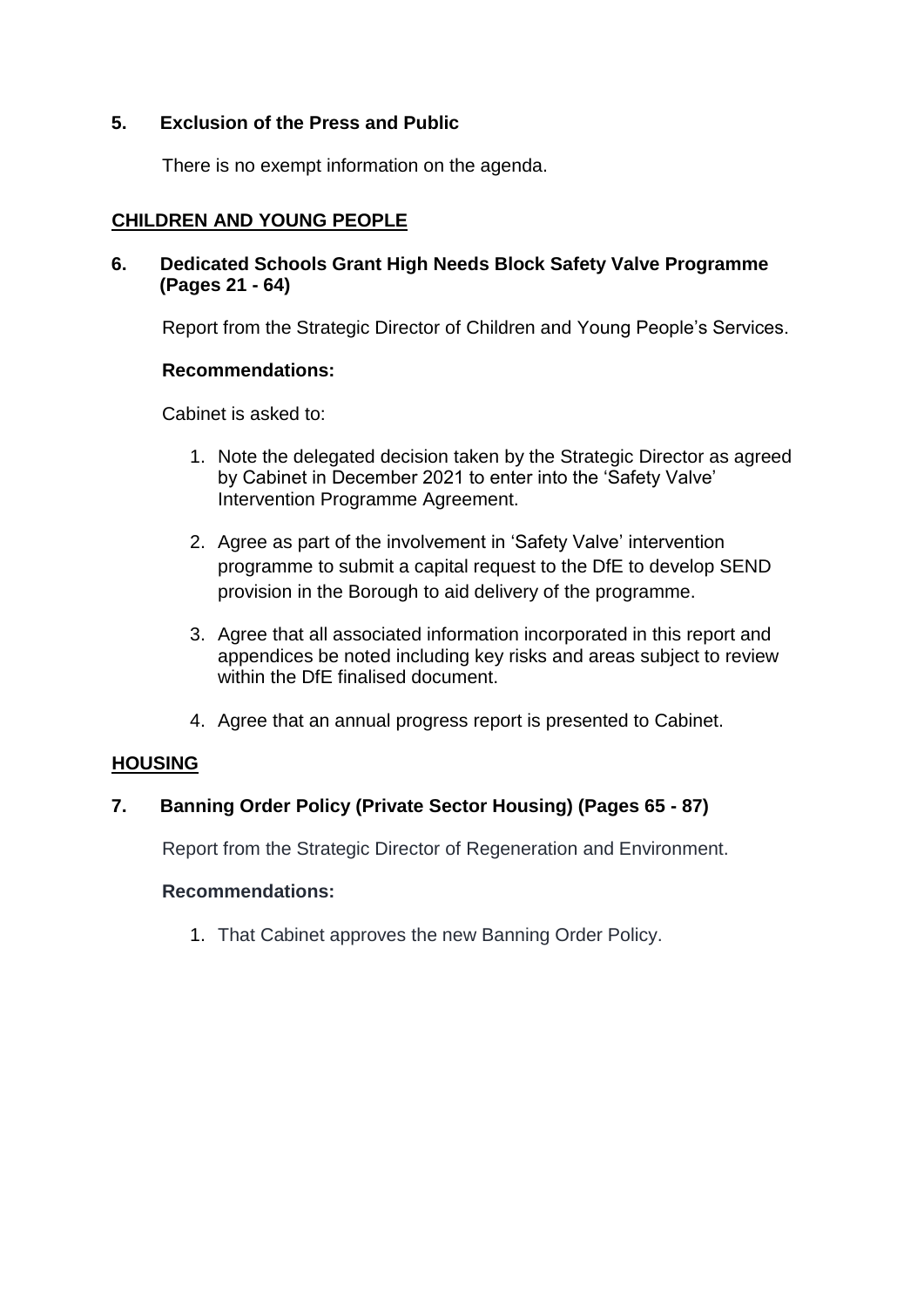# **JOBS AND THE LOCAL ECONOMY**

### **8. Introduction of First Homes and approval of local eligibility criteria (Pages 89 - 113)**

Report from the Strategic Director of Regeneration and Environment.

### **Recommendations:**

- 1. That Cabinet notes the introduction of First Homes as a mandatory requirement by Central Government.
- 2. That Cabinet approves the proposed local eligibility criteria as additional requirements over and above the First Homes mandatory national criteria. The local eligibility criteria will be published in an Interim Policy Statement on the Council's website.
- 3. That Cabinet approves the introduction of a fee charging system to cover reasonable costs associated with the administration of First Homes in perpetuity.
- 4. That Cabinet approves delegation to the Strategic Director for Regeneration and Environment, in consultation with the Cabinet Member for Jobs and the Local Economy, to amend the First Homes local eligibility criteria and fee charging system as required by monitoring and review.

# **9. Hackney Carriage Tariffs (Pages 115 - 138)**

Report from the Strategic Director of Regeneration and Environment.

#### **Recommendations:**

- 1. That the amendments to the Hackney Carriage tariffs and soiling charge detailed in this report and Appendix 1 be approved along with a 14-day consultation period.
- 2. That following the period of consultation, if no objections are received or any objections received are subsequently withdrawn, then the amended tariffs and soiling charge are to take effect immediately.
- 3. Should any objections be received following the period of consultation then a further report will be presented to Cabinet to determine whether the fares should be agreed and introduced, or amended prior to their introduction.